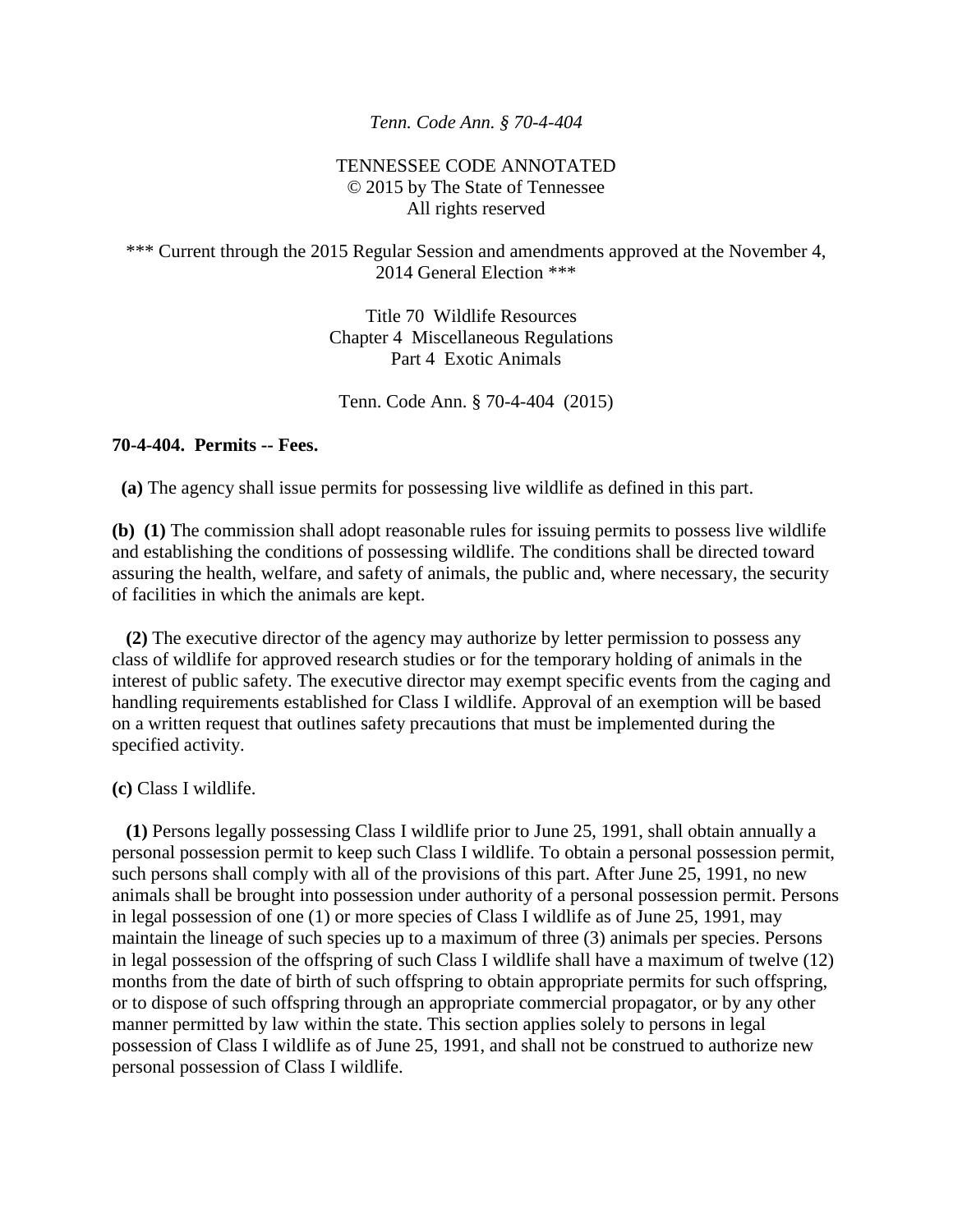**(2)** The executive director shall issue a permit upon a satisfactory showing of qualifications to possess live wildlife under the following conditions:

**(A)** The applicant must be at least twenty-one (21) years of age;

 **(B)** The applicant must have at least two (2) years of experience in the handling or care of the Class I species for which the applicant is applying, or, in the alternative, must take a written examination, developed and administered by the agency, evidencing basic knowledge of the habits and requirements, in regard to proper diet, health care, exercise needs and housing of the species to be covered by the permit. Experience gained while in violation of this part shall not be considered qualifying experience;

 **(C)** The facilities for holding Class I wildlife must be located on the premises on which the permit holder resides or shall have a full-time resident caretaker to supervise the care and security of the facilities. Facilities for Class I animals may not be on premises of less than one (1) acre for a personal possession permit and three (3) acres for a commercial propagator facility permit, and may not be located in a multi-unit dwelling or trailer park; and

 **(D)** The applicant must have a plan for the quick and safe recapture of the wildlife, or if recapture is impossible, for the destruction of any animal held under the permit. The applicant must have the legal authority to possess weapons or other equipment necessary to carry out the plan and, in fact, possess such weapons or other equipment.

 **(3)** The permittee shall control and maintain Class I wildlife at all times in such a manner as to prevent direct exposure or contact between the animal or animals and the public; provided, that a trained elephant may be brought into contact with the public under the close supervision of a qualified trainer or handler.

**(d)** No person shall hold live wildlife in captivity without first obtaining the appropriate permit as provided in this part. The annual permits and fees for holding live wildlife are as follows:

**(1) Personal Possession. (A)** Class I: \$150/animal or \$1,000/facility; and

**(B)** Class II: \$10.00/animal or \$100/facility;

 **(2) Transfer of Ownership.** A permit for transferring any Class I or II animal held under a personal possession permit. If the transfer of the animal is ordered by the agency, no transfer permit is required;

**(3) Commercial Propagator.** \$1,000/facility for Class I wildlife;

 **(4) Propagator.** \$25.00/facility for small game birds and waterfowl; and \$100/facility for all Class II wildlife except small game birds and waterfowl;

**(5) Importation.** \$10.00/shipment or \$100 per year;